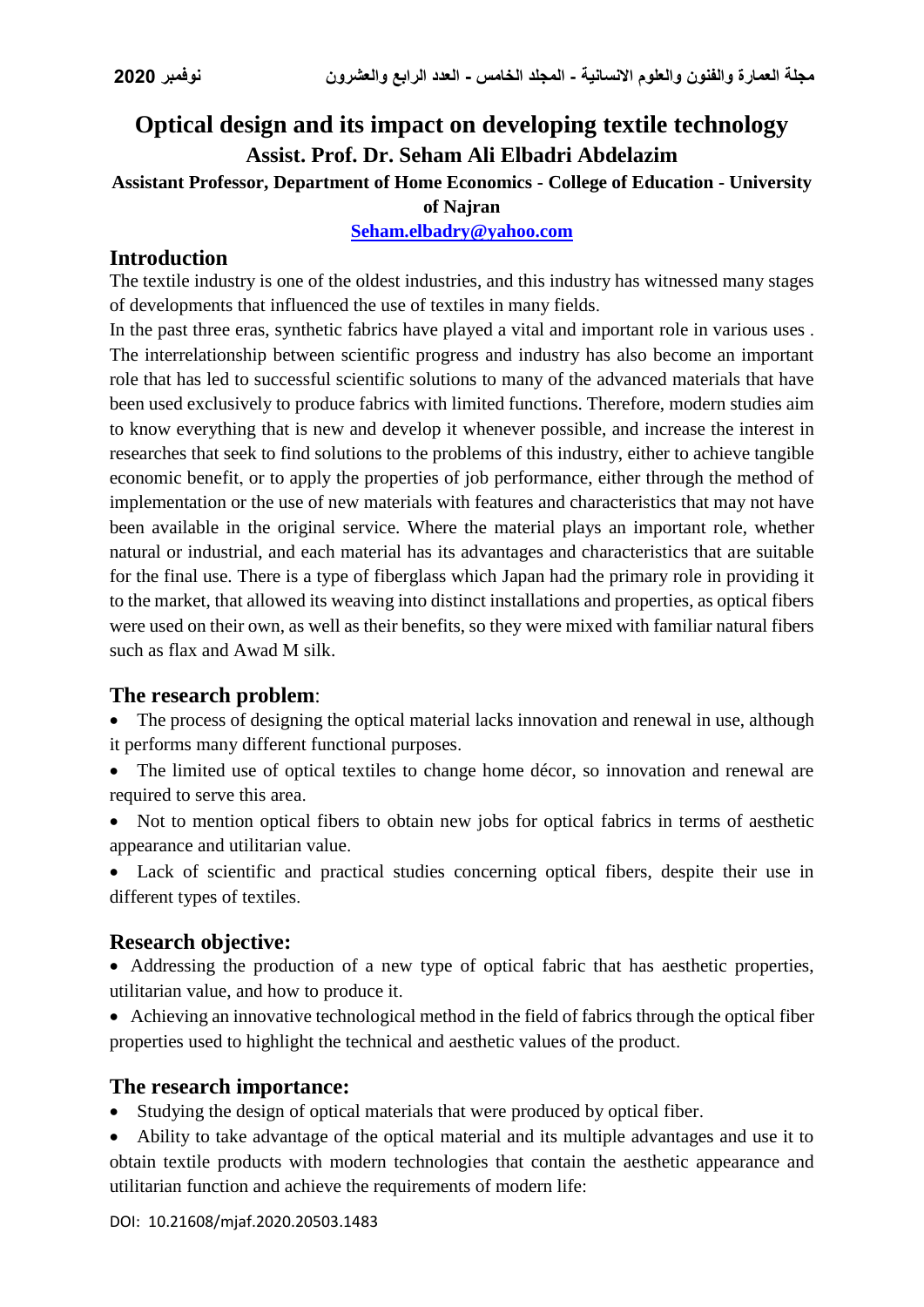### **Research hypotheses:**

• The multiplicity of textile techniques using optical fibers can affect the production of fabrics with multiple functions.

Desirable visual effects and textures can be achieved in textiles.

 If optical fibers are used either alone or mixed with familiar natural fibers such as flax and silk exhausts, some fabrics that are used for different purposes may be implemented.

# **Research methodology:**

The approach used in this research is the analytical approach.

#### 1. **Optical Material Design:**

a .Definition of design: Design as a system that seeks to achieve a balance between form and function and among originality, application, novelty and appropriateness, for design is a mean to achieve the desired goals and not the goal itself.

We find the shape of the product is the most important design element for users as they see its external appearance and notice its details from the first sight they lay eyes on it.

**Optical material design strategy:** A strategy is a pattern of actions that are used to achieve specific results and these actions at the same time work to stop the achievement of unwanted results.

First: the cognitive study: Before starting to take the optical material, it is necessary to understand the properties of the optical material and everything related to its type, its apparent shape, its methods of illumination, its potentials, obstacles and requirements. Second: structural or structural design: in which the designer combines technology and art in several basic stages in the design process that are interrelated and not separate from each other . Some of them include logical design analysis, and some that depend on experience in decisionmaking, both of which have the same importance, depending on the degree of complexity of the material .What the design needs is much more intelligence than manual skill.

a **.Design considerations for the formation of optical materials**: The organization process is related to the aesthetic experience of the designer and the extent of his/her ability to perceive the properties of the optical material so that in many cases it is transformed into an innate cognitive property that is not available in every designer.

First: objective: second: subjective: third: light.

### **Optical fiber weave:**

Optical fibers: They are fibers made of plastic or glass, and they are intended to direct light until it goes along. Optical fibers are used in communications, which work to provide data transfer in a way much faster than what it is transferred by other means of communication. Optical fibers are currently used in textile installations with various applications, most of which are often used as sensors, pressure and temperature measurements.



**Figure (1) shows the optical fibers without the insulation**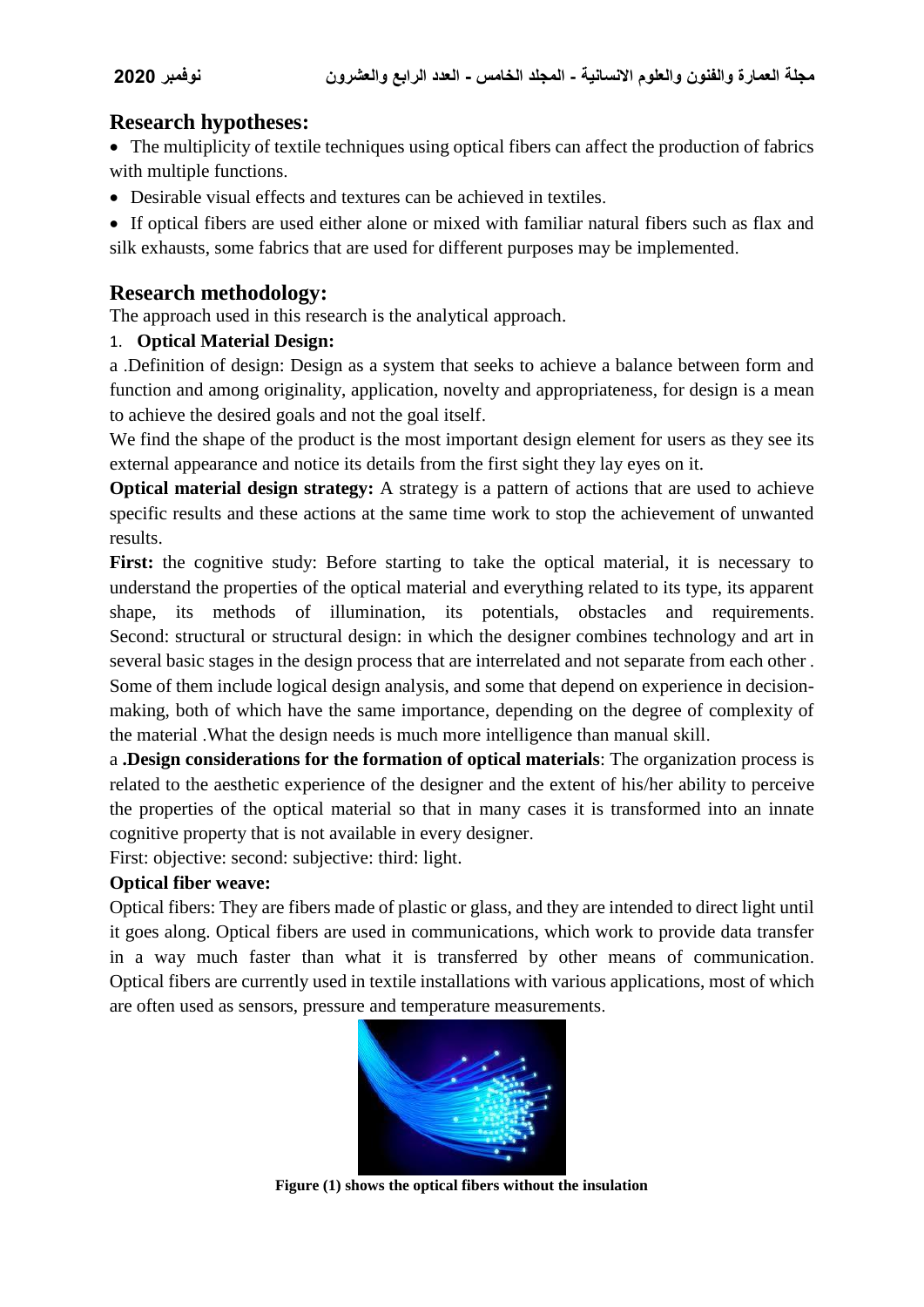#### **Optical fibers have several advantages, including:**

 It is luminous fibers by nature and this characteristic depends on a physical phenomenon, which is the phenomenon of total internal reflection, which is the physical basis for the

- technology of transferring light through glass fibers.
- Non-flammable, which reduces the risk of fires. Low energy consumption.
- High sensitivity, lightweight electromagnetic interference resistance.

• Optical fibers can be incorporated into a wide range of basic materials such as polymers, composites and textiles. Besides, it can be used as a medium to spread electromagnetic energy. Optical fibers are made of different materials (glass - alkali metal halides - silver halides aluminum oxide - or polymers).

2. **Optical fiber weaving method**: Optical fibers possess hardness and brittleness that makes them different from the fibers of traditional textile fibers .Optical fiber fabric is being produced on a traditional two-dimensional loom (manual and automatic) as shown in figure 2.



**Figure No. (2) shows the fabric of optical fibers manually and automatically**

Thus, the initial plan for developing the fabric that includes optical fibers with silk threads and synthetic, industrial and natural strings can be used to achieve the bending process in the fabric. These strands must be carefully selected in order to achieve good flexibility taking into account the number of strands and the ability to spread and reflect light by optical fibers .The following figure shows an example of optical fiber fabric using a fabric diagram.



**Figure No. (3) shows a schematic diagram of fabric using optical fibers**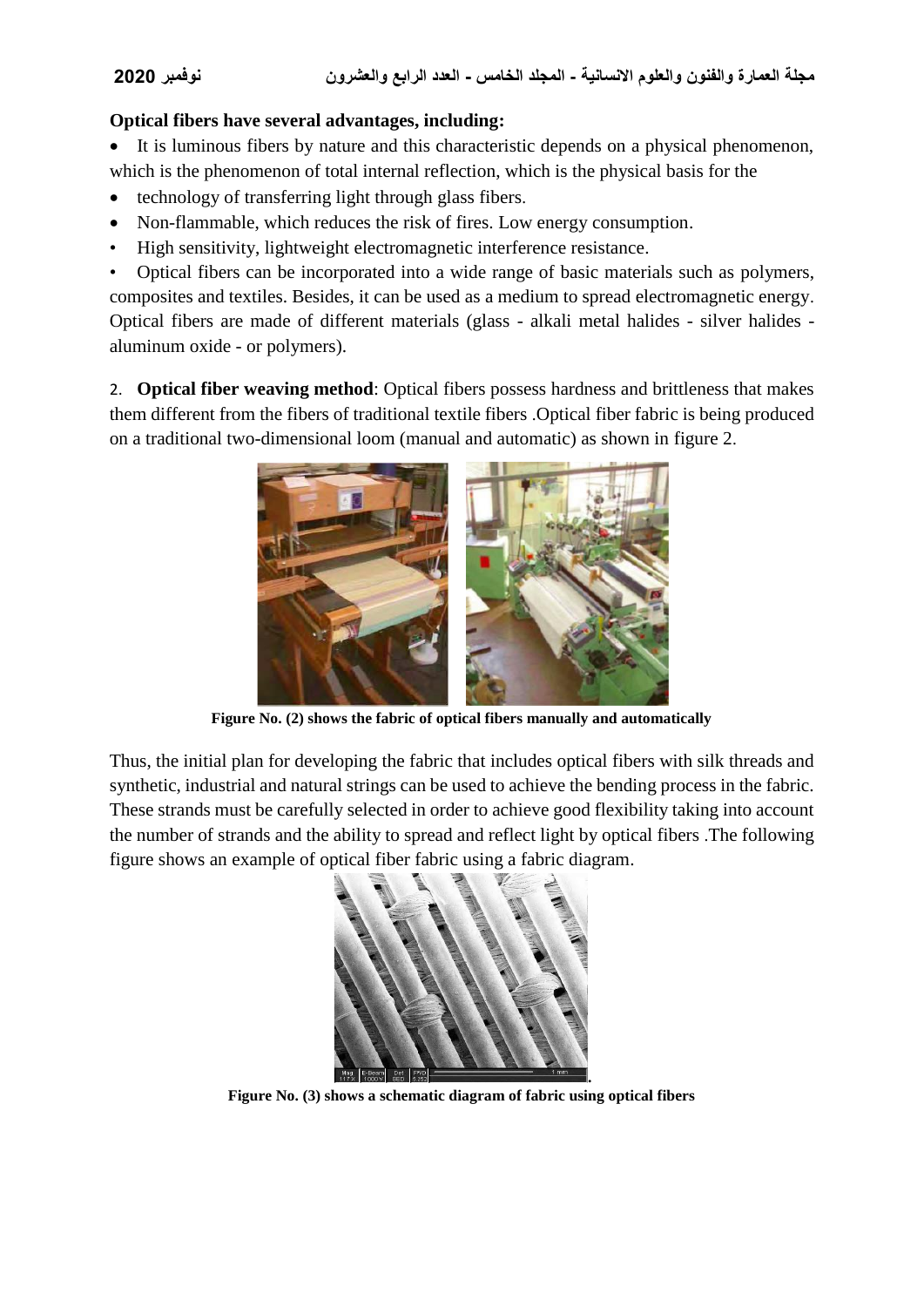#### **Practical experiences:**

| The analysis                                                                                                                                                                                                                                                                                                                                                                                                                                                                                                                                                                                                                                                                                                                                                                                                                                                                                                                                                                                                                                                                                | data         |
|---------------------------------------------------------------------------------------------------------------------------------------------------------------------------------------------------------------------------------------------------------------------------------------------------------------------------------------------------------------------------------------------------------------------------------------------------------------------------------------------------------------------------------------------------------------------------------------------------------------------------------------------------------------------------------------------------------------------------------------------------------------------------------------------------------------------------------------------------------------------------------------------------------------------------------------------------------------------------------------------------------------------------------------------------------------------------------------------|--------------|
| Polyester - optical fibers                                                                                                                                                                                                                                                                                                                                                                                                                                                                                                                                                                                                                                                                                                                                                                                                                                                                                                                                                                                                                                                                  | Ores         |
| $1/1$ plain fabric                                                                                                                                                                                                                                                                                                                                                                                                                                                                                                                                                                                                                                                                                                                                                                                                                                                                                                                                                                                                                                                                          | Histological |
|                                                                                                                                                                                                                                                                                                                                                                                                                                                                                                                                                                                                                                                                                                                                                                                                                                                                                                                                                                                                                                                                                             | structure    |
| 4 regular weft: 1 optical fiber weft                                                                                                                                                                                                                                                                                                                                                                                                                                                                                                                                                                                                                                                                                                                                                                                                                                                                                                                                                                                                                                                        | Arrange the  |
|                                                                                                                                                                                                                                                                                                                                                                                                                                                                                                                                                                                                                                                                                                                                                                                                                                                                                                                                                                                                                                                                                             | wefts        |
| and the company of the company of the company of<br>$\frac{1}{2}$ , $\frac{1}{2}$ , $\frac{1}{2}$ , $\frac{1}{2}$ , $\frac{1}{2}$ , $\frac{1}{2}$ , $\frac{1}{2}$ , $\frac{1}{2}$ , $\frac{1}{2}$ , $\frac{1}{2}$<br>a presti presenza con el el con a concello i accomo el con-<br>and in the P. A.C. of the Law H. Street, and the contract of the company<br>the country of the Management of California and the country of the country of<br>and and a reputation problem that the contract of a second<br>and the state of the state of the state of the state of the state of the state of the state of the state of the<br>the party materials of the control and the<br>and the plane and the problem and in the problem with<br>a de la constitución de la constitución de la constitución de la constitución de la constitución de la constitución de la constitución de la constitución de la constitución de la constitución de la constitución de la const<br>and the company of the company of the company of the company of the company of the company of the company of the | the sample   |

The researcher made an application suitable for implementation by this optical material. These applications are the embodiment of the research experience and the achievement of its results which it has achieved, in order to achieve where it meets many technical aspects and multiple performance methods. Which reflected the researcher has done planning, testing, adapting and developing solutions to problems and identifying and avoiding them on the surface of the woven and the use of other appropriate materials that help in controlling optical material and achieve the necessary lighting for some of the composition elements and the selection of appropriate colors and materials.

Where the researcher saw that a successful design is the one that can reconcile the functional role of optical tissue and the aesthetic role of it in showing the product.

By studying and understanding the textile structures, the materials used, optical fibers and their interactions with the design.

**Through the theoretical study of the initial experiences of practical applications, the researcher was able to divide the design in the optical material into:**

1- Rhythmic basis design: it depends on the poetic rhythm that the optical material suggests through its artistic and technical characteristics.

2- Intellectual basis design: It is the result of a preconceived idea that the designer put in front of him/her and tried to apply it in practical light.

A design was developed to show luminous places in different colors and non-luminous places while maintaining the overall balance of the design to give it a new and distinctive look.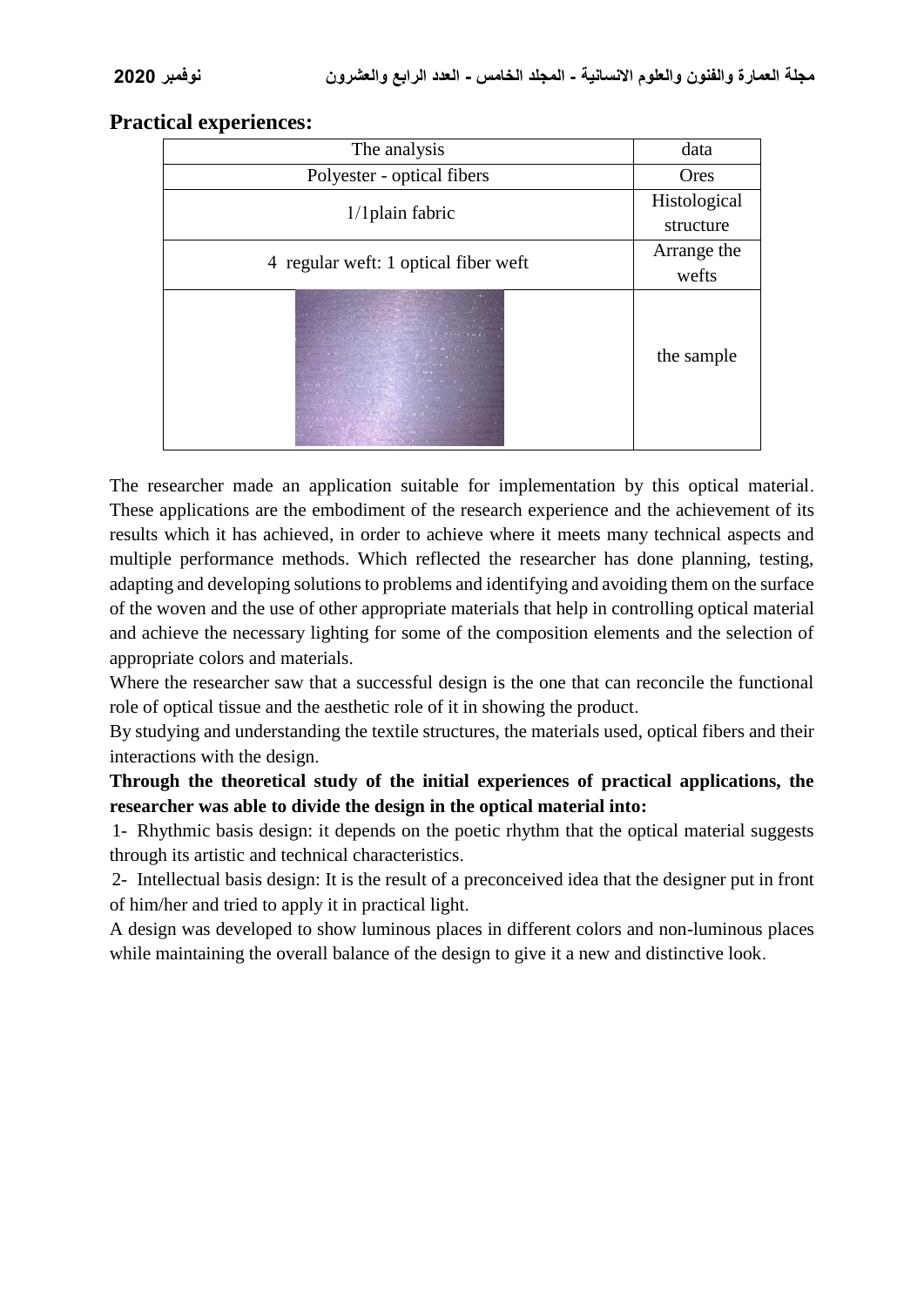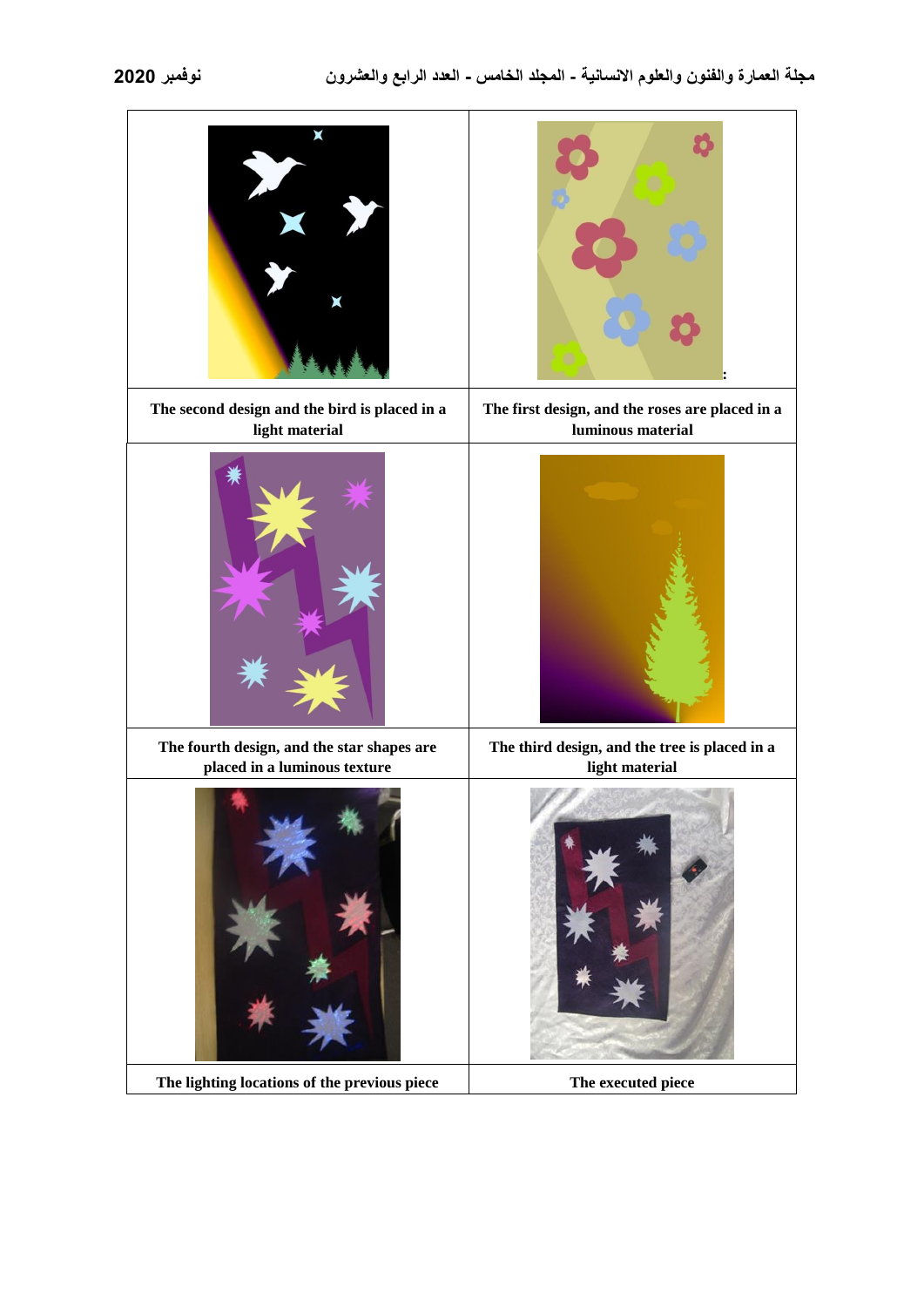# **Findings and recommendations**

#### **First: the results**

 The importance of light as one of the elements affecting the final shape of the space design, with its effects on the perception and contact of surfaces, and also on the perception of the size and shape of the basic furnishing elements, as well as its effects on the perception of the space and dimensions of the interior space.

The fiber optic lighting technology described in this study is highly relevant to the philosophy of integrative engineering - as all building systems work together to achieve the best environment and the possible highest levels of energy efficiency.

Design ideas were crystallized in this study that depend on the importance of design with the effects of light and its colors, not with the light itself, as our awareness depends on these effects and the creation of new ideas that would not have existed only through the development of lighting technology for optical fibers, and this works to attract more design professionals.

#### **Second: Recommendations**

 Knowing the future perceptions of the technologies that will come after lighting with optical fibers by industrial lighting and moving to the use of natural lighting in optical fibers, through the use of what is known as the system of collecting sunlight Photovoltaic - Cells to the heart of optical fibers and from inside the building.

 From the previous results and after the study that the research dealt with about what is optical fibers, the desired goal is to work to make the best use of optical fiber technology as a modern technology that contributes to the development of lighting in the field of textiles, to be used mainly rather than decorative, to replace traditional systems.

 It is essential that designers work with all disciplines that serve design as one team, which is what is known in the Western countries as Team Work, and do not work independently of each other, in order to reach the design goals to be achieved in a vacuum.

 The importance of curricula in the textile department in specialized institutes and colleges to include more studies concerned with modern fibers and their role in developing the textile industry.

 •Specialists in the field of textiles must continuously monitor the events of the technologies provided by modern fibers and advanced textiles in order to be able to benefit from them in the field of specialization.

 •The need to encourage more studies concerned with studying the effects of lighting by optical fibers on textiles in terms of form, function and performance

### **References**

• Badran Ibrahim "evidence of lighting engineering" - the national center for architectural and engineering consultants.

 Hegazy Al-Sayed Abd Al-Rahim "Cellulose and botanic fibers" part 1- Egypt print house-1940.

• Al-Saify Ihab Bessmark "Aesthetical and constructional foundations of design"- 1<sup>st</sup> editionthe Egyptian book-1992.

Sohail Yasser Sohail "directions in design and innovation" Banha university print house.